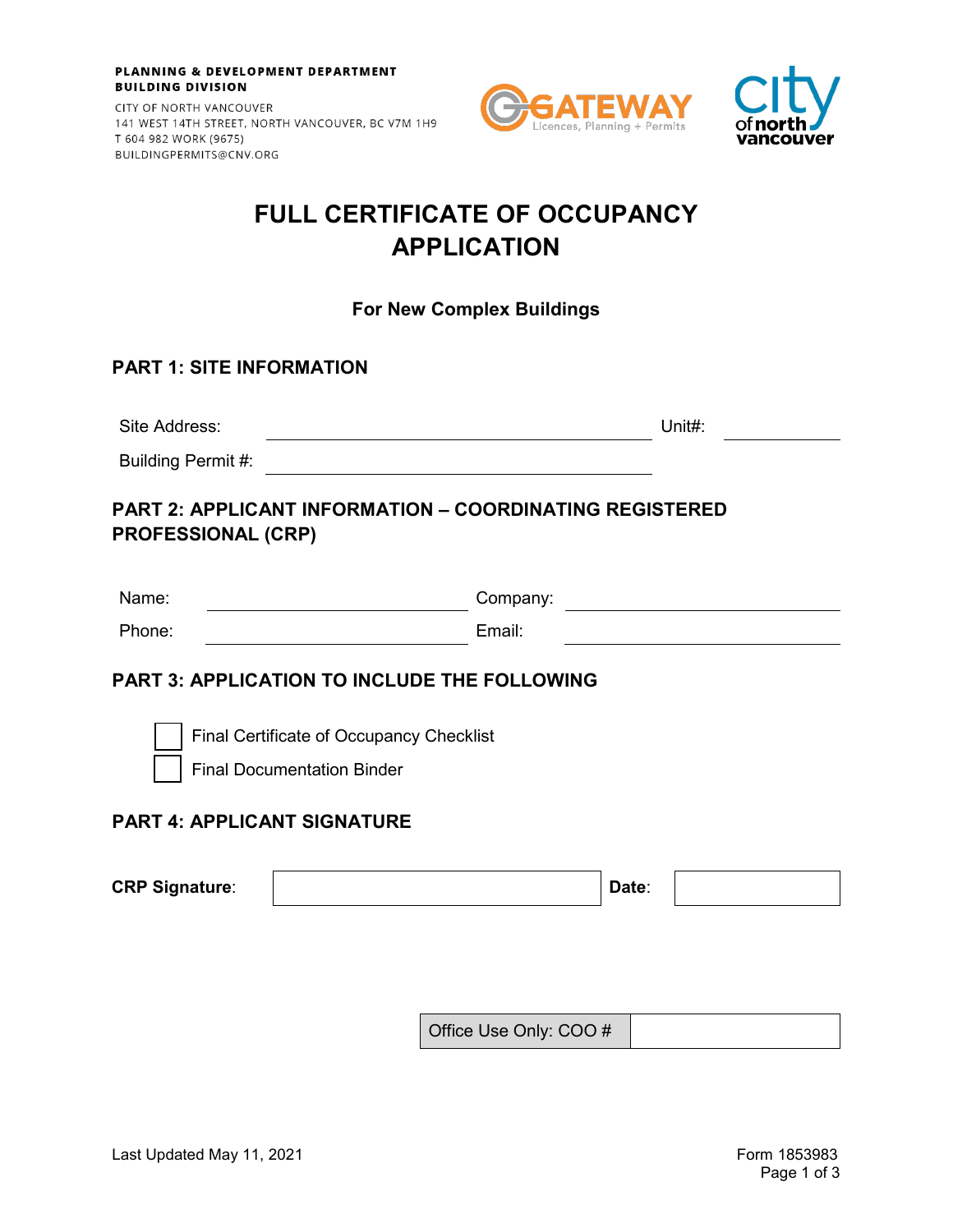CITY OF NORTH VANCOUVER 141 WEST 14TH STREET, NORTH VANCOUVER, BC V7M 1H9 T 604 982 WORK (9675) BUILDINGPERMITS@CNV.ORG





# **FULL CERTIFICATE OF OCCUPANCY CHECKLIST**

### **For New Complex Buildings**

The Documentation Checklist and all required documentation must be submitted to the Building Inspector five business days prior to Occupancy Inspection.

The Documentation Checklist and all required documentation must be submitted in a tabbed ring binder. Tabs are to correspond to the Checklist requirements below.

Building Permit Number: **We are all that the end of the end of the end of the end** of the end of the end of the e

Project Address:

#### **Submission Requirements**

| <b>Included</b> | Tab | <b>Item</b>                                                                                                                                                                                                                                                                                                                                              | <b>Office Use</b> |
|-----------------|-----|----------------------------------------------------------------------------------------------------------------------------------------------------------------------------------------------------------------------------------------------------------------------------------------------------------------------------------------------------------|-------------------|
| (Tick Box)      |     |                                                                                                                                                                                                                                                                                                                                                          | <b>OK</b>         |
|                 | 1   | Full Certificate Of Occupancy Application Form<br>٠                                                                                                                                                                                                                                                                                                      |                   |
|                 | 2   | Fire Protection and Life Safety Demonstration Protocol<br>п<br>/ Procedure.                                                                                                                                                                                                                                                                              |                   |
|                 | 3   | Letters of Assurance<br>1. Co-ordinating Registered Professional<br>Architectural<br>2.<br>3. Structural<br>Mechanical<br>4.<br>5. Plumbing<br><b>Fire Suppression Sprinklers</b><br>6.<br>$7_{\scriptscriptstyle{\sim}}$<br>Electrical<br>Geotechnical (Temporary)<br>8.<br>Geotechnical (Permanent)<br>9.<br>10. Fire Suppression - Commercial Kitchen |                   |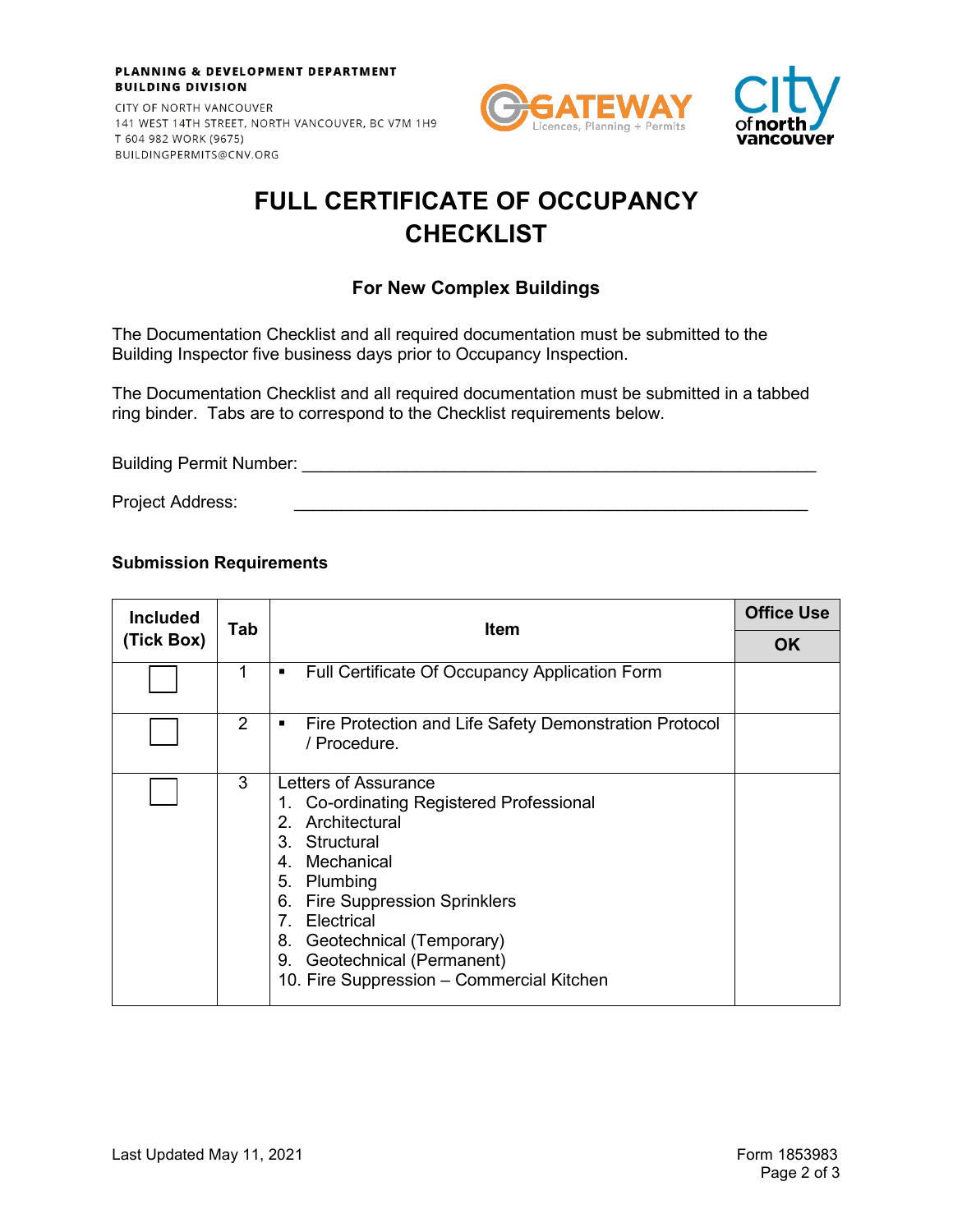CITY OF NORTH VANCOUVER 141 WEST 14TH STREET, NORTH VANCOUVER, BC V7M 1H9 T 604 982 WORK (9675) BUILDINGPERMITS@CNV.ORG





| <b>Included</b> | Tab            | <b>Item</b>                                                                                                                                                                                                                                      | <b>Office Use</b> |
|-----------------|----------------|--------------------------------------------------------------------------------------------------------------------------------------------------------------------------------------------------------------------------------------------------|-------------------|
| (Tick Box)      |                |                                                                                                                                                                                                                                                  | <b>OK</b>         |
|                 | 4              | <b>Professional Review Letters</b><br>1. Alternative Solutions - Letters of Completion<br>Integrated Fire Protection and Life Safety Systems (as<br>2.<br>per CAN/ULC-S1001) - Integrated Testing Coordinator<br>- confirmation letter           |                   |
|                 | 5              | Fire Alarm<br>1. Fire Alarm Verification Certificate (as per CAN/ULC<br>S537)<br>2. Fire Alarm Verification Report (Appendix C, CAN/ULC<br>S537)<br>3. Certificate or Signed Contract from ULC-Listed<br>Monitoring Agency (as per CAN/ULC S561) |                   |
|                 | 6              | <b>Provincial Approvals</b><br>1. Certificate to Operate Elevating Device (one for each<br>device)<br>2. Technical Safety BC - Gas Approval<br>3. Vancouver Coastal Health Approval - Pools/Hot<br>Tubs/Sprays                                   |                   |
|                 | $\overline{7}$ | Survey - BCLS<br>Include setbacks, elevations, height of building and roof<br>top structures.                                                                                                                                                    |                   |
|                 | 8              | <b>As-Built Drawings</b><br>May be requested by the inspector<br>Ξ<br>Depending on site changes from approved permit<br>٠<br>drawings<br>PDF format - each page to indicate 'As-Built' and dated<br>٠                                            |                   |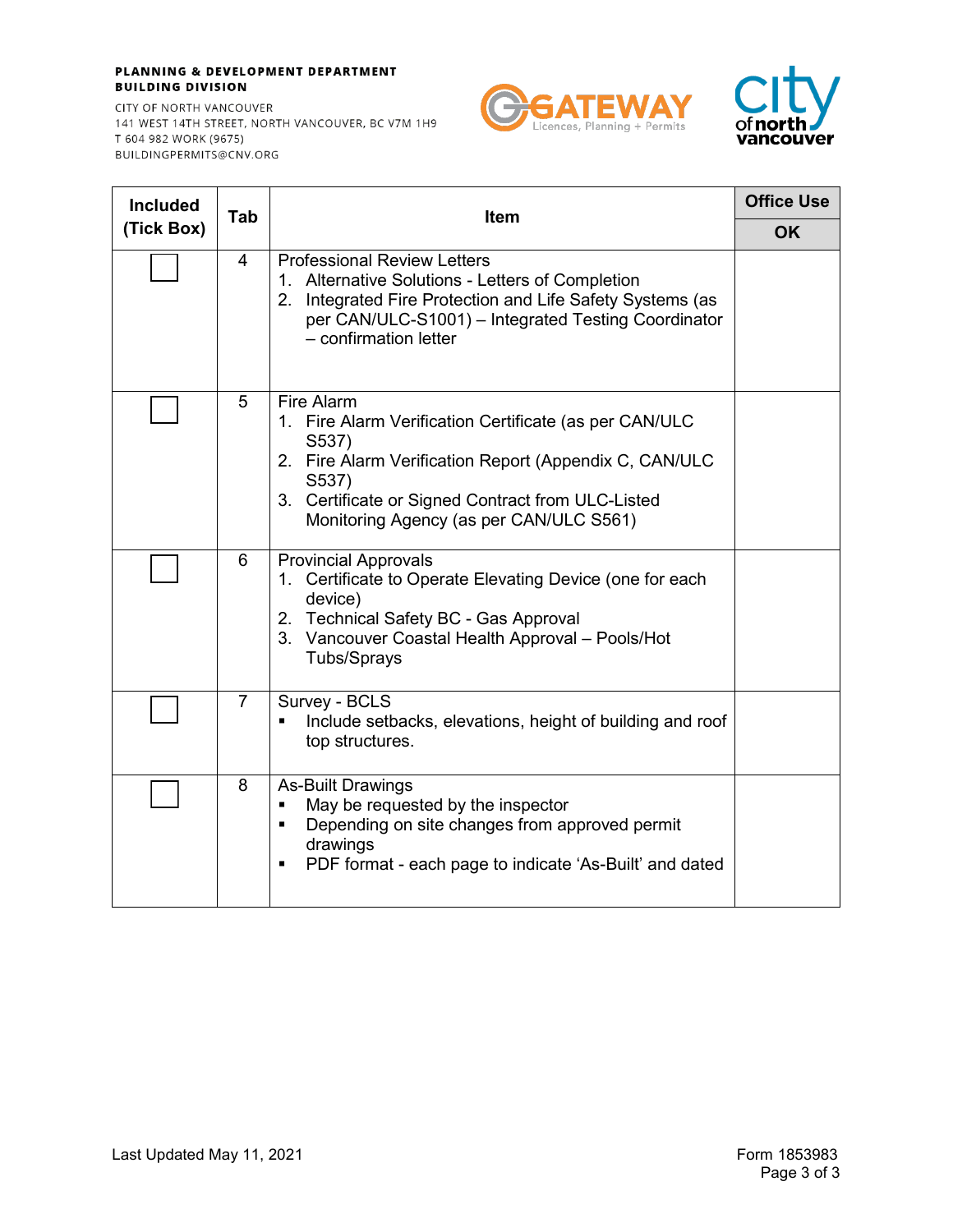CITY OF NORTH VANCOUVER 141 WEST 14TH STREET, NORTH VANCOUVER, BC V7M 1H9 T 604 982 WORK (9675) BUILDINGPERMITS@CNV.ORG





# **Full Certificate of Occupancy Procedure NEW COMPLEX BUILDINGS**

The Co-ordinating Registered Professional is to facilitate all inquiries and documentation regarding the project.

- The Certificate of Occupancy Checklist and all required documentation to be submitted to the Building Inspector a minimum of five business days prior to final building inspections being arranged.
- Final Building Inspections and Life Safety Demonstration will be scheduled by the Building Inspector once a complete documentation package is reviewed and trade inspection approvals obtained.
- Final Building Inspections are conducted in advance of and on a separate day than the Life Safety Demonstration.
- **Depending on scope of work, multiple days may be required for inspections.**

In order for the City to consider occupancy, the following is to be completed:

- **Full Certificate of Occupancy Application submitted**
- Full Certificate of Occupancy Checklist with final documentation binder.
- **Trade Permits confirm trade contractors have obtained final approvals: Electrical** Plumbing Sprinkler Plumbing Service / Drainage Gas
- Contact CNV departments directly for site reviews to confirm full occupancy / final approvals obtained:
	- Fire Department Engineering Department Planning Department Lonsdale Energy Corporation